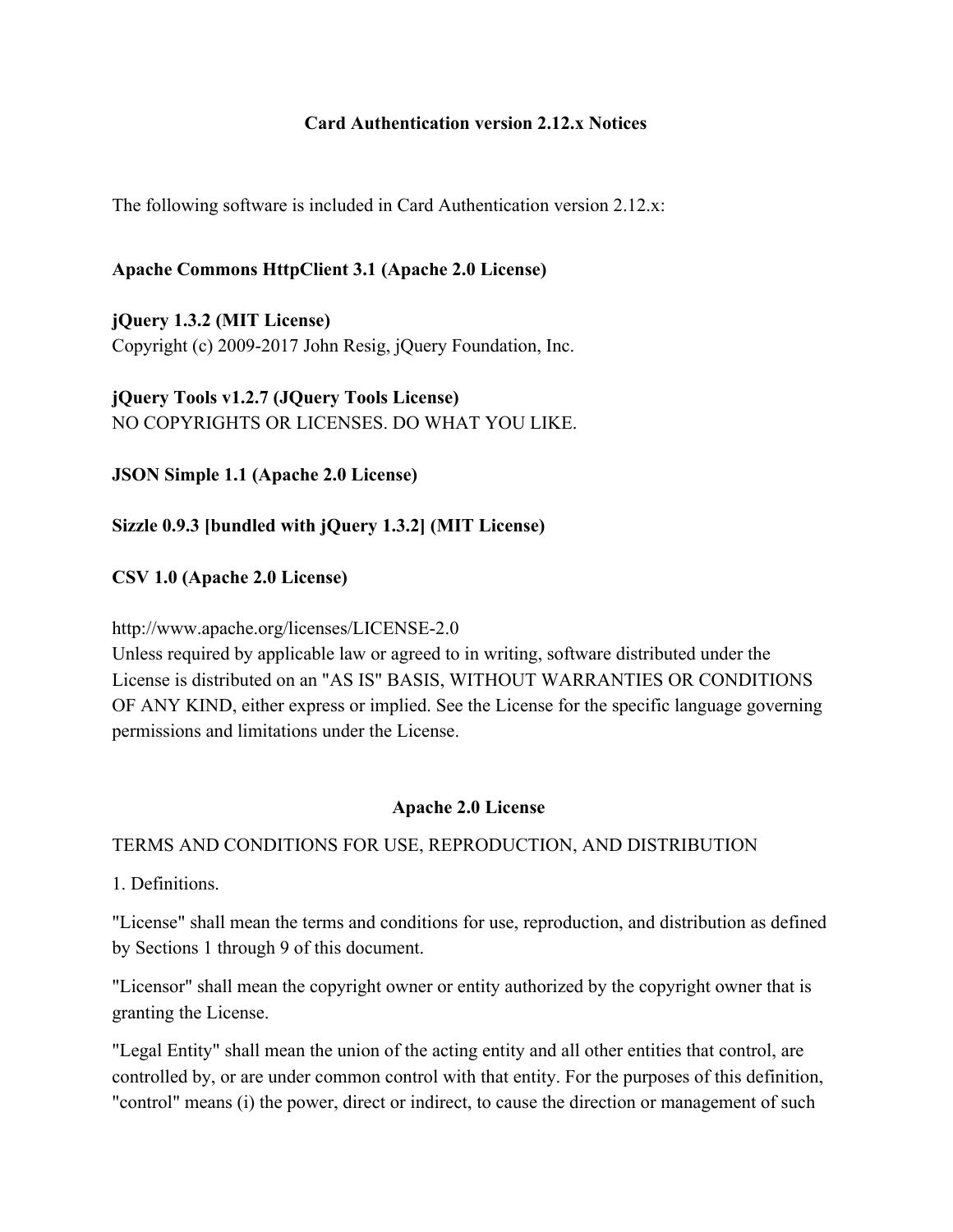entity, whether by contract or otherwise, or (ii) ownership of fifty percent (50%) or more of the outstanding shares, or (iii) beneficial ownership of such entity.

"You" (or "Your") shall mean an individual or Legal Entity exercising permissions granted by this License.

"Source" form shall mean the preferred form for making modifications, including but not limited to software source code, documentation source, and configuration files.

"Object" form shall mean any form resulting from mechanical transformation or translation of a Source form, including but not limited to compiled object code, generated documentation, and conversions to other media types.

"Work" shall mean the work of authorship, whether in Source or Object form, made available under the License, as indicated by a copyright notice that is included in or attached to the work (an example is provided in the Appendix below).

"Derivative Works" shall mean any work, whether in Source or Object form, that is based on (or derived from) the Work and for which the editorial revisions, annotations, elaborations, or other modifications represent, as a whole, an original work of authorship. For the purposes of this License, Derivative Works shall not include works that remain separable from, or merely link (or bind by name) to the interfaces of, the Work and Derivative Works thereof.

"Contribution" shall mean any work of authorship, including the original version of the Work and any modifications or additions to that Work or Derivative Works thereof, that is intentionally submitted to Licensor for inclusion in the Work by the copyright owner or by an individual or Legal Entity authorized to submit on behalf of the copyright owner. For the purposes of this definition, "submitted" means any form of electronic, verbal, or written communication sent to the Licensor or its representatives, including but not limited to communication on electronic mailing lists, source code control systems, and issue tracking systems that are managed by, or on behalf of, the Licensor for the purpose of discussing and improving the Work, but excluding communication that is conspicuously marked or otherwise designated in writing by the copyright owner as "Not a Contribution."

"Contributor" shall mean Licensor and any individual or Legal Entity on behalf of whom a Contribution has been received by Licensor and subsequently incorporated within the Work.

2. Grant of Copyright License. Subject to the terms and conditions of this License, each Contributor hereby grants to You a perpetual, worldwide, non-exclusive, no-charge, royalty-free, irrevocable copyright license to reproduce, prepare Derivative Works of, publicly display, publicly perform, sublicense, and distribute the Work and such Derivative Works in Source or Object form.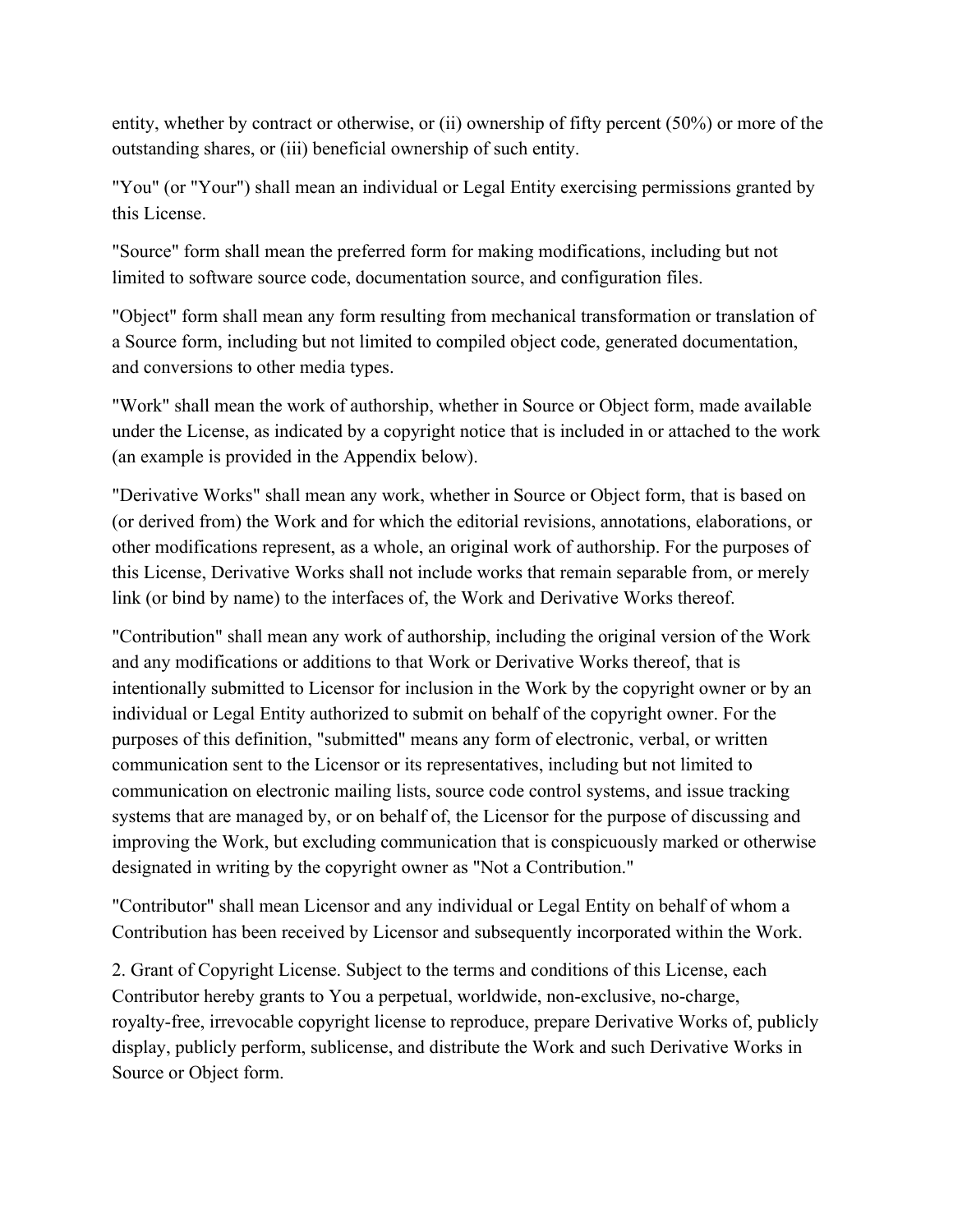3. Grant of Patent License. Subject to the terms and conditions of this License, each Contributor hereby grants to You a perpetual, worldwide, non-exclusive, no-charge, royalty-free, irrevocable (except as stated in this section) patent license to make, have made, use, offer to sell, sell, import, and otherwise transfer the Work, where such license applies only to those patent claims licensable by such Contributor that are necessarily infringed by their Contribution(s) alone or by combination of their Contribution(s) with the Work to which such Contribution(s) was submitted. If You institute patent litigation against any entity (including a cross-claim or counterclaim in a lawsuit) alleging that the Work or a Contribution incorporated within the Work constitutes direct or contributory patent infringement, then any patent licenses granted to You under this License for that Work shall terminate as of the date such litigation is filed.

4. Redistribution. You may reproduce and distribute copies of the Work or Derivative Works thereof in any medium, with or without modifications, and in Source or Object form, provided that You meet the following conditions:

You must give any other recipients of the Work or Derivative Works a copy of this License; and

You must cause any modified files to carry prominent notices stating that You changed the files; and

You must retain, in the Source form of any Derivative Works that You distribute, all copyright, patent, trademark, and attribution notices from the Source form of the Work, excluding those notices that do not pertain to any part of the Derivative Works; and

If the Work includes a "NOTICE" text file as part of its distribution, then any Derivative Works that You distribute must include a readable copy of the attribution notices contained within such NOTICE file, excluding those notices that do not pertain to any part of the Derivative Works, in at least one of the following places: within a NOTICE text file distributed as part of the Derivative Works; within the Source form or documentation, if provided along with the Derivative Works; or, within a display generated by the Derivative Works, if and wherever such third-party notices normally appear. The contents of the NOTICE file are for informational purposes only and do not modify the License. You may add Your own attribution notices within Derivative Works that You distribute, alongside or as an addendum to the NOTICE text from the Work, provided that such additional attribution notices cannot be construed as modifying the License.

You may add Your own copyright statement to Your modifications and may provide additional or different license terms and conditions for use, reproduction, or distribution of Your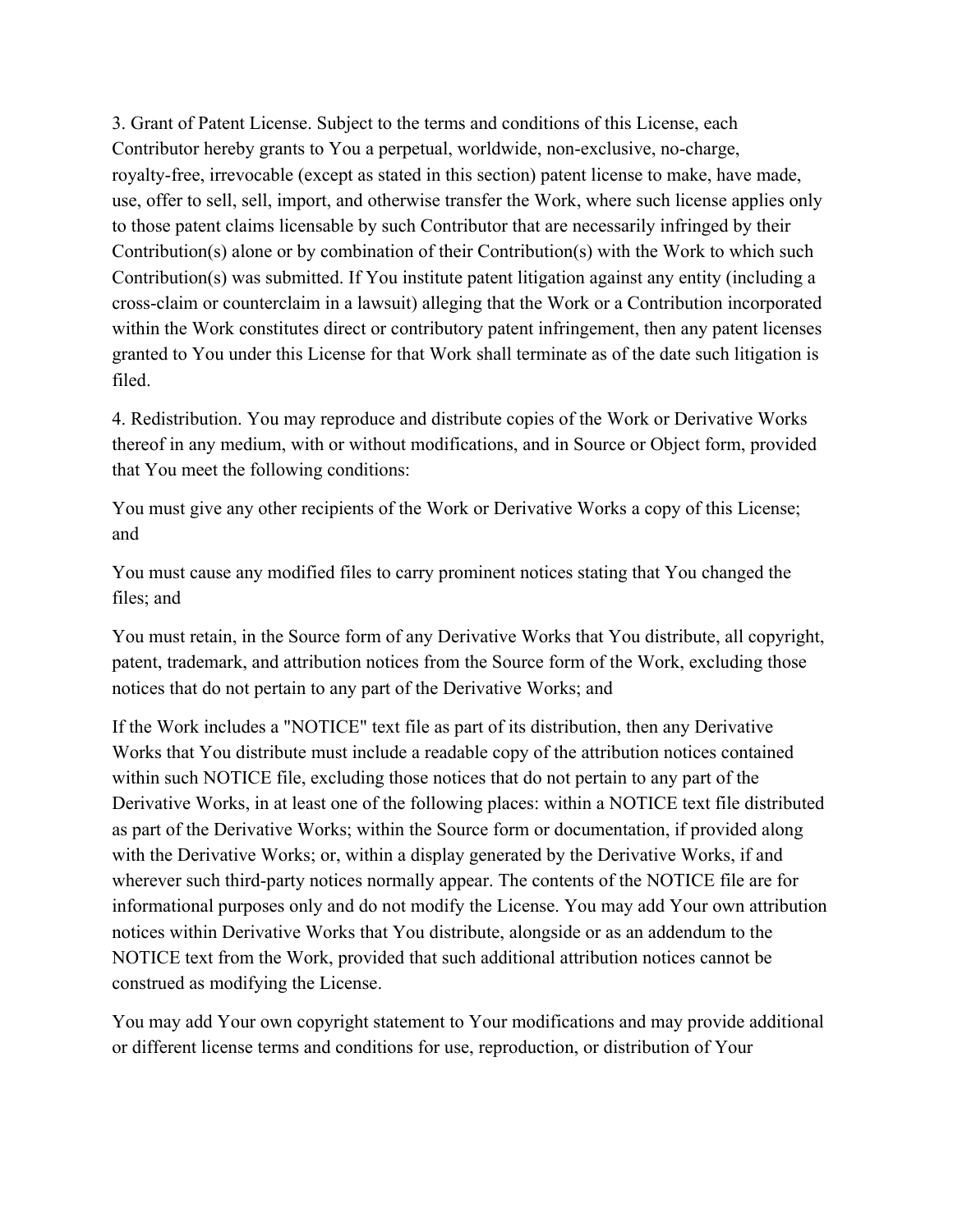modifications, or for any such Derivative Works as a whole, provided Your use, reproduction, and distribution of the Work otherwise complies with the conditions stated in this License.

5. Submission of Contributions. Unless You explicitly state otherwise, any Contribution intentionally submitted for inclusion in the Work by You to the Licensor shall be under the terms and conditions of this License, without any additional terms or conditions. Notwithstanding the above, nothing herein shall supersede or modify the terms of any separate license agreement you may have executed with Licensor regarding such Contributions.

6. Trademarks. This License does not grant permission to use the trade names, trademarks, service marks, or product names of the Licensor, except as required for reasonable and customary use in describing the origin of the Work and reproducing the content of the NOTICE file.

7. Disclaimer of Warranty. Unless required by applicable law or agreed to in writing, Licensor provides the Work (and each Contributor provides its Contributions) on an "AS IS" BASIS, WITHOUT WARRANTIES OR CONDITIONS OF ANY KIND, either express or implied, including, without limitation, any warranties or conditions of TITLE, NON-INFRINGEMENT, MERCHANTABILITY, or FITNESS FOR A PARTICULAR PURPOSE. You are solely responsible for determining the appropriateness of using or redistributing the Work and assume any risks associated with Your exercise of permissions under this License.

8. Limitation of Liability. In no event and under no legal theory, whether in tort (including negligence), contract, or otherwise, unless required by applicable law (such as deliberate and grossly negligent acts) or agreed to in writing, shall any Contributor be liable to You for damages, including any direct, indirect, special, incidental, or consequential damages of any character arising as a result of this License or out of the use or inability to use the Work (including but not limited to damages for loss of goodwill, work stoppage, computer failure or malfunction, or any and all other commercial damages or losses), even if such Contributor has been advised of the possibility of such damages.

9. Accepting Warranty or Additional Liability. While redistributing the Work or Derivative Works thereof, You may choose to offer, and charge a fee for, acceptance of support, warranty, indemnity, or other liability obligations and/or rights consistent with this License. However, in accepting such obligations, You may act only on Your own behalf and on Your sole responsibility, not on behalf of any other Contributor, and only if You agree to indemnify, defend, and hold each Contributor harmless for any liability incurred by, or claims asserted against, such Contributor by reason of your accepting any such warranty or additional liability.

# END OF TERMS AND CONDITIONS